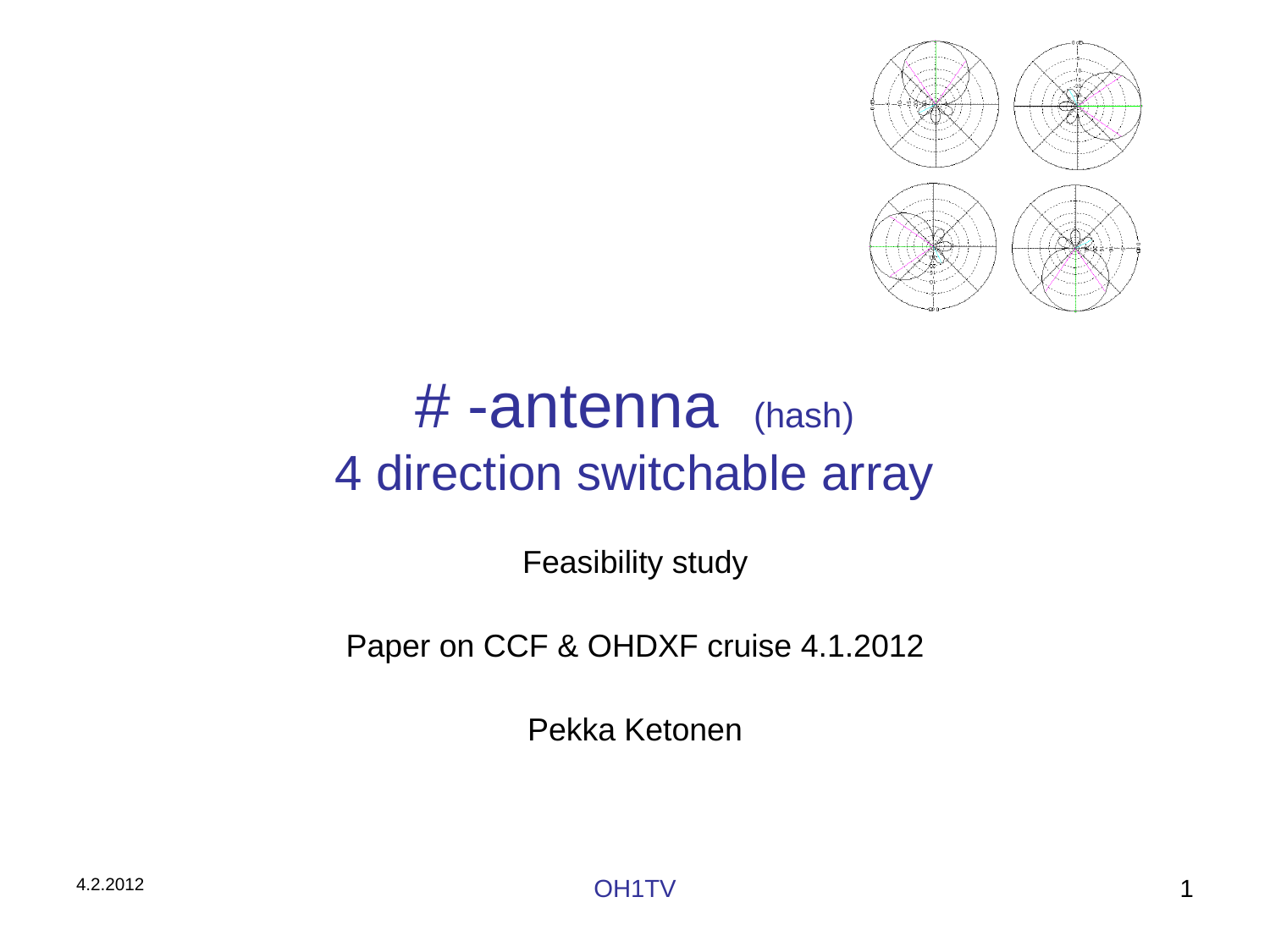## 4 direction, instant switching



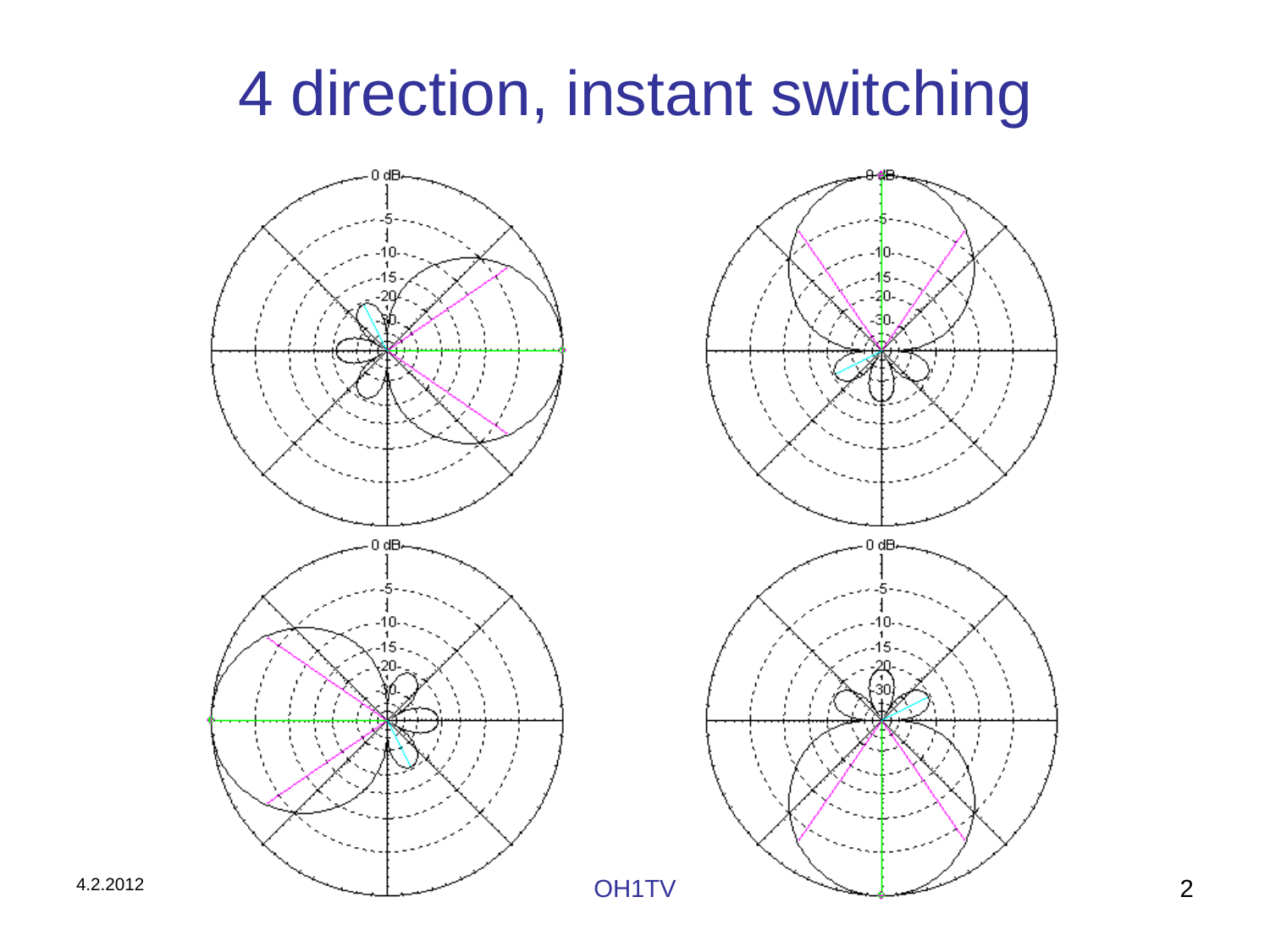#### Features

- Instant direction switching in 90 deg steps
	- Advantage in contest use on low bands
- Can be stacked 2 over 2
- 20dB F/B, 6dBi gain + ground reflection = abt 11dBi
- Angle of radiation as in yagi's, depends on height
- All element equal length
- Band can be divided into multiple segments if desired
- No need for tower rotation or separate continent specific antennas
	- Free standing towers can be used.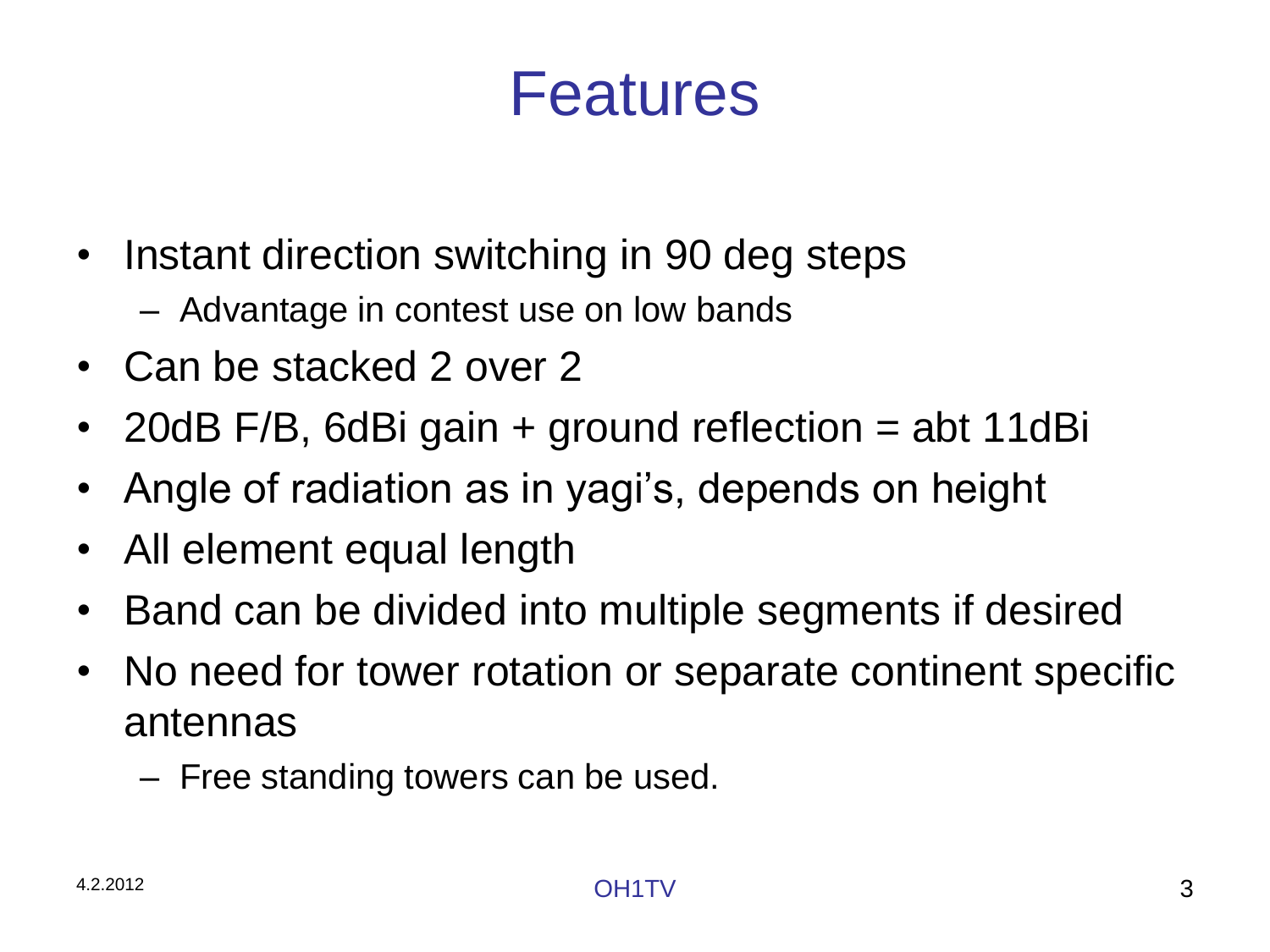# **Concept**



- 2x2 equal elements in 90 deg angle
- Vertical spacing 50cm on 7MHz band
- Opposite voltage feed of two elements, reactive loading of sideways elements
- 0.5 λ cables from all element to a phasing box
- All tuning and matching components are in the box
- Separate patterns for RX and TX possible
	- Receiving mode with better F/B but lower gain
	- Transmitting mode with high gain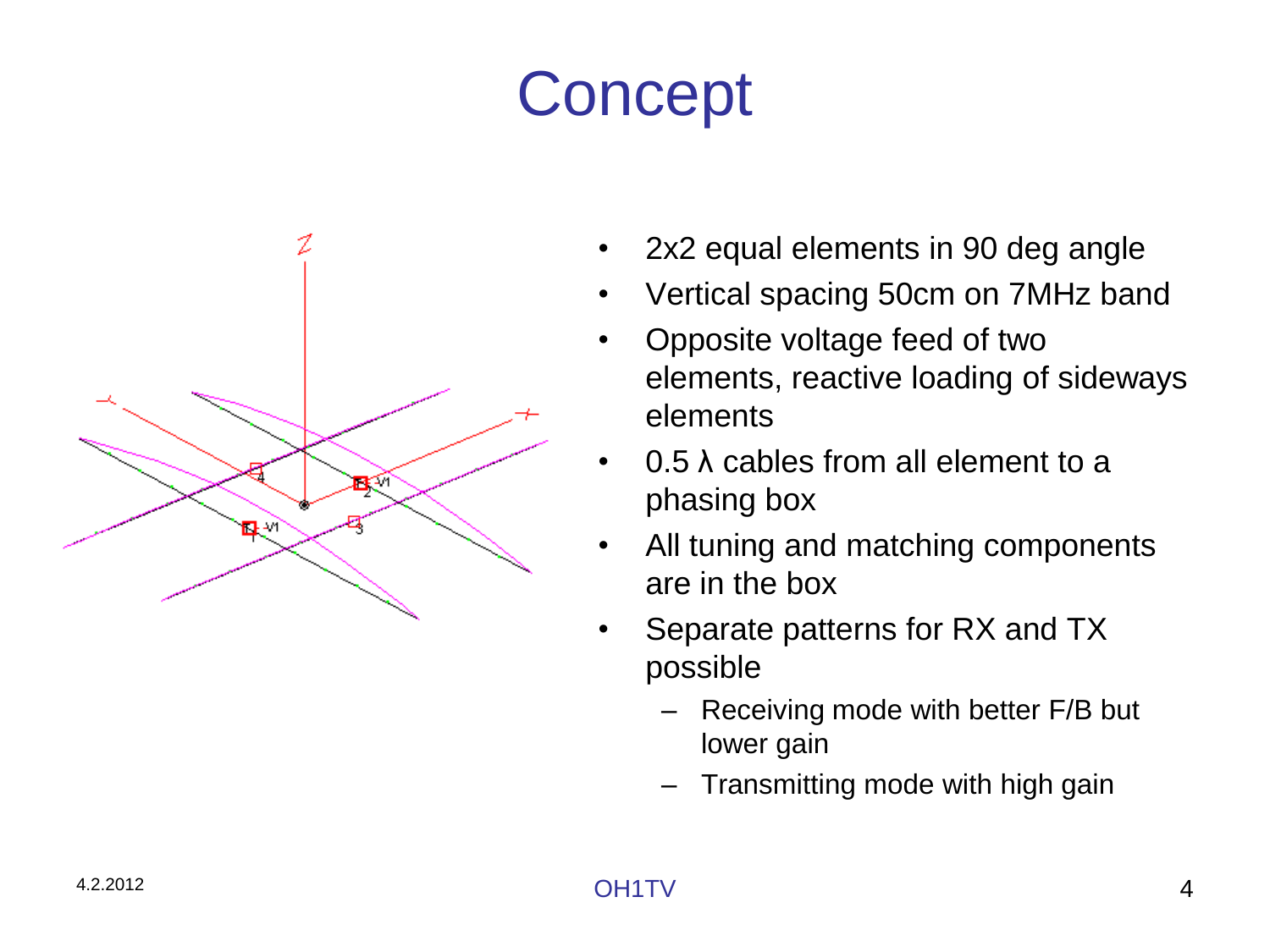#### How to do it



- All elements equal
- $T1 = T2 = T3 = T4 = \frac{\lambda}{2}$  cable
- C1, L1 phasing components
- C2, C3 = coupling reactances capacitor or coil
- $L2$ ,  $C4 = L$ -match for 50 ohm
- Rotation relays not shown here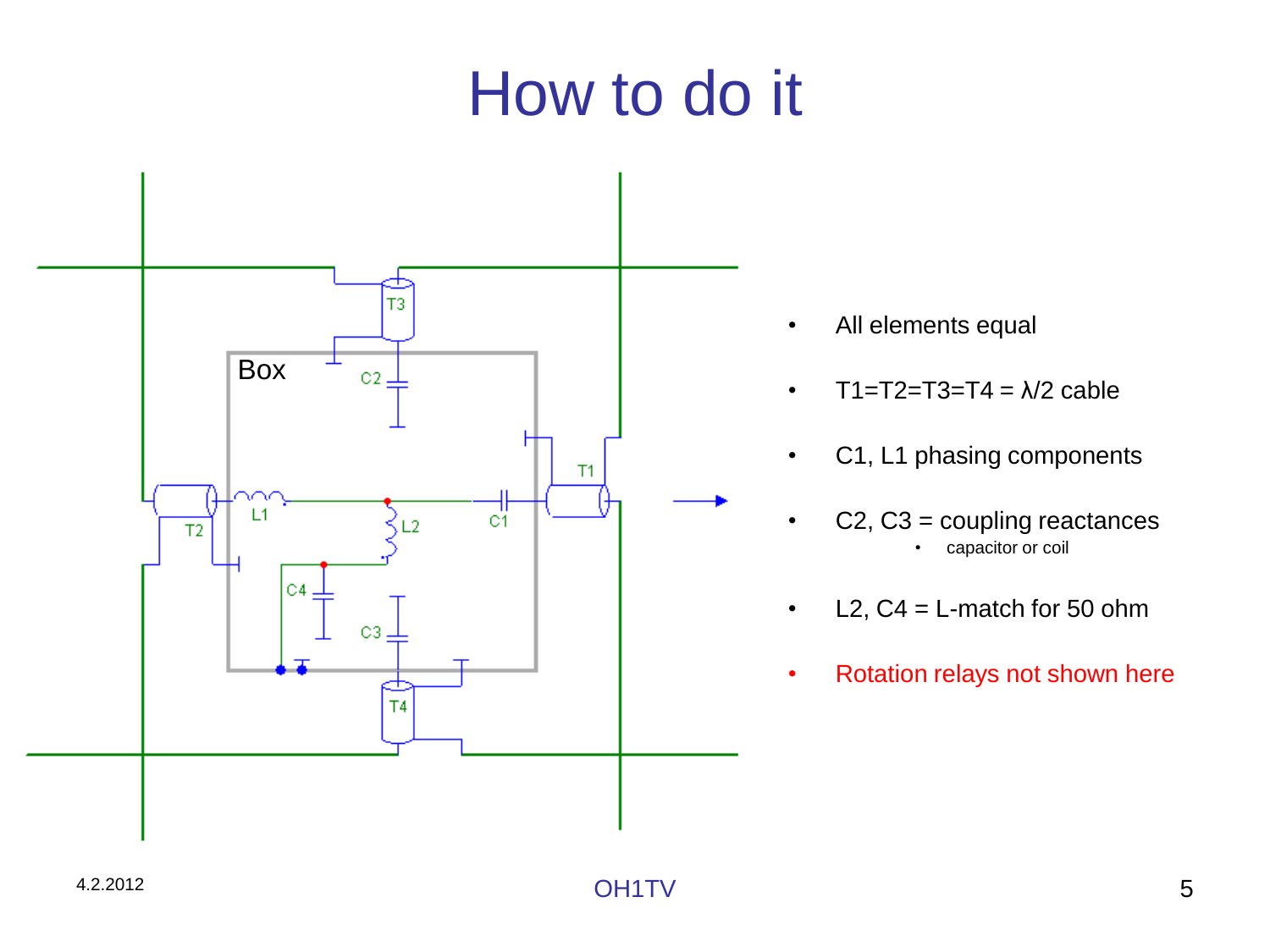# Example 40m band



- All elements 20.8m long dia 36mm
	- Free space resonance 6910kHz
		- Can be higher and then leads to different component values
- Horizontal spacing 600cm
- Vertical spacing 50cm
- All 4 cables 21.2m electrical length 3dB/100m @ 100MHz
- Current baluns in each cable
- Note: Antenna booms are assumed to be non-conductive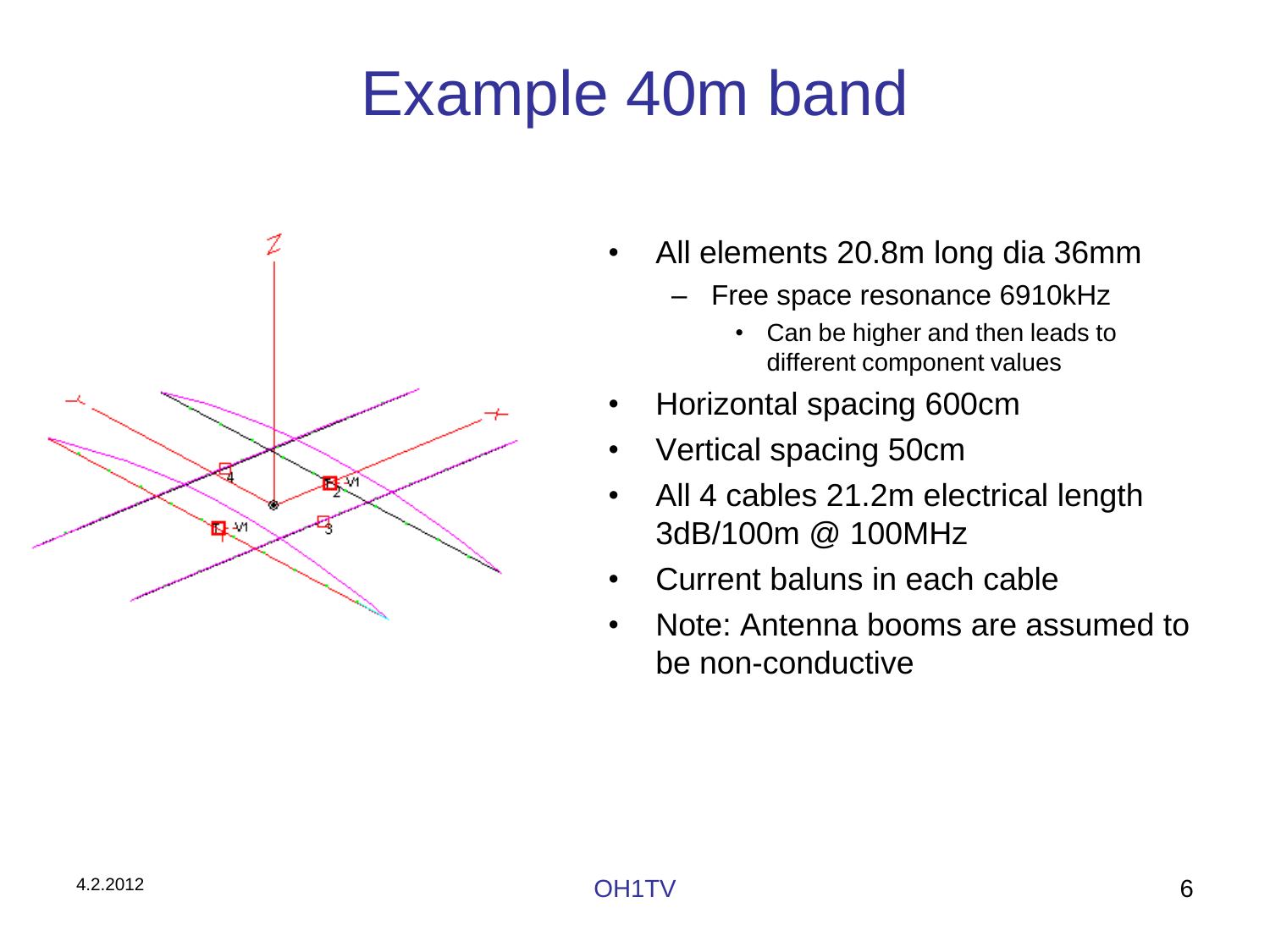#### ..Example, 2uH



•  $C2 = C3 = 2uH$  (coil)

- $L1 = 0.5$ uH,  $C1 = 265$ pF
- Includes cable loss abt 0.15dB
- $F/B = 15.5dB$
- Gain  $= 6.44dB$

Front/Sidelobe 15.45 dB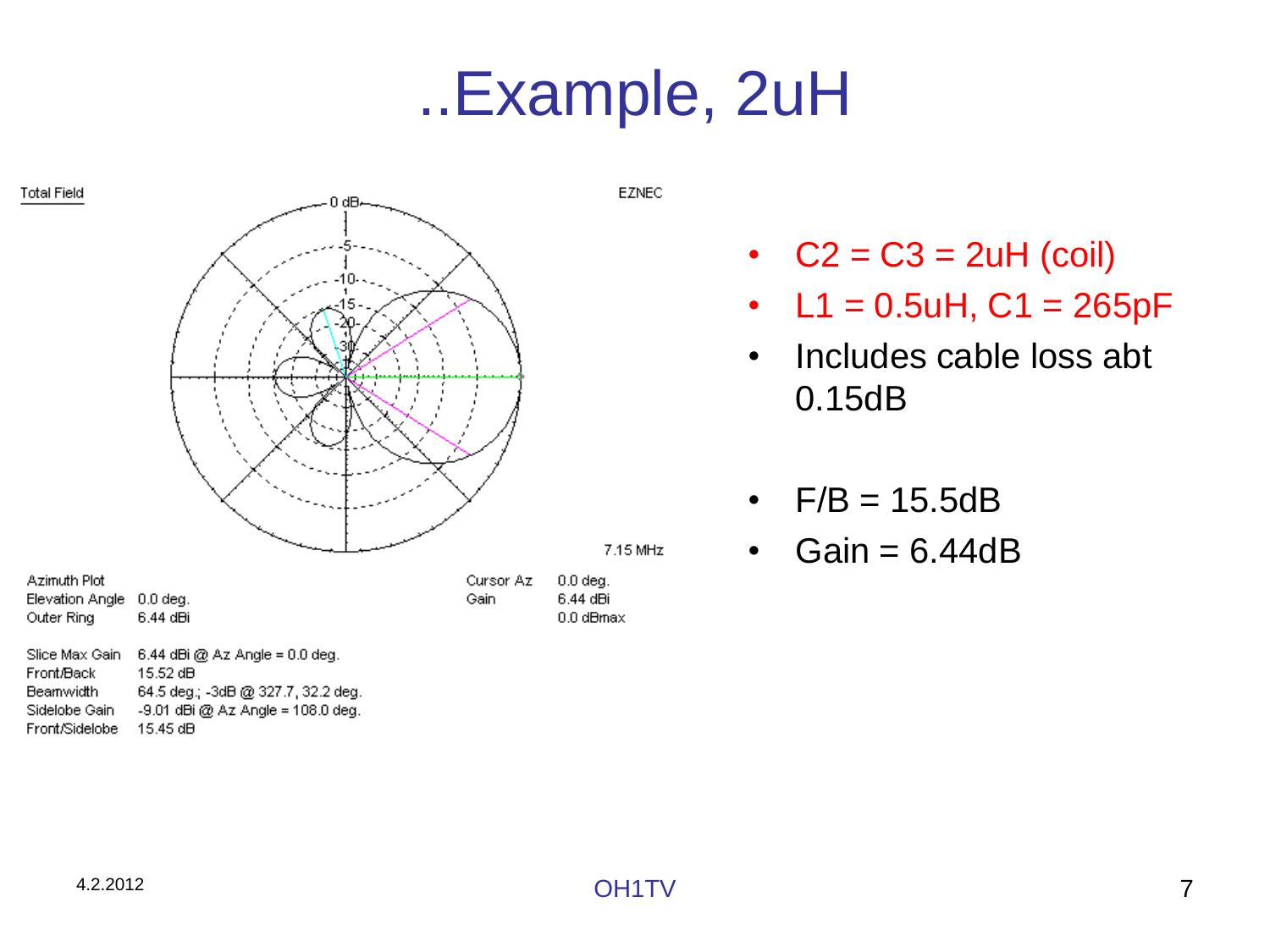#### ..Example, 6uH



Sidelobe Gain  $-11.61$  dBi @ Az Angle = 112.0 deg.

Front/Sidelobe 17.88 dB

- $C2 = C3 = 6uH$  (coil)
- $L1 = 0.55$ uH, C1 = 245pF
- Includes cable loss abt 0.15dB
- $F/B = 17.9dB$
- $\cdot$  Gain = 6.27dB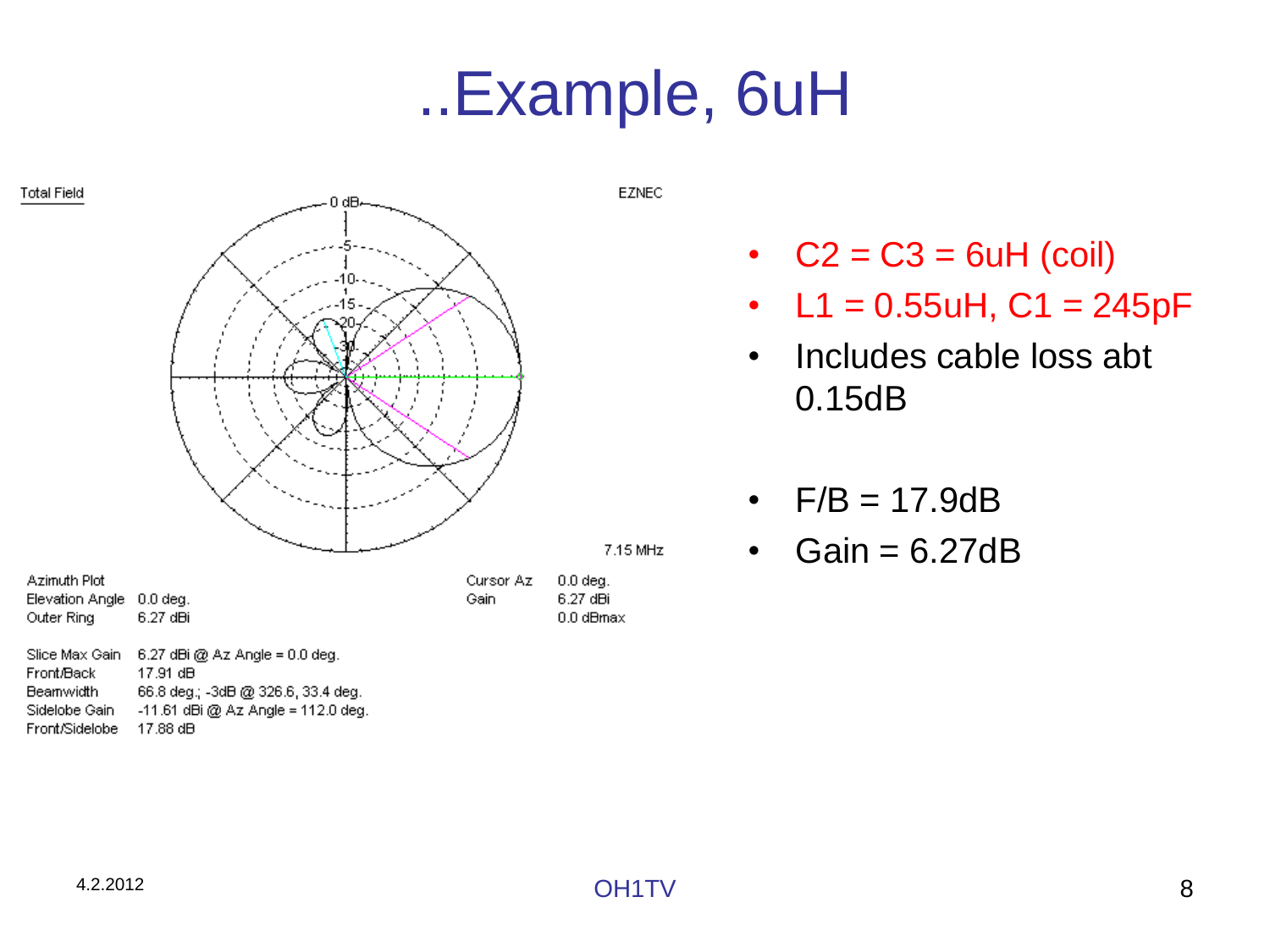## ..Example, 10pF



Slice Max Gain 6.11 dBi @ Az Angle = 0.0 deg. Front/Back 20.09 dB **Beamwidth** 68.8 deg.; -3dB @ 325.6, 34.4 deg. Sidelobe Gain -13.98 dBi @ Az Angle = 180.0 deg. Front/Sidelobe 20.09 dB

**EZNEC** 

- $C2 = C3 = 10pF$
- $L1 = 0.6$ uH,  $C1 = 235$ pF
- Includes cable loss abt 0.15dB
- $F/B = 19.9dB$
- Gain  $= 6.12dB$

**Total Field** 

7.15 MHz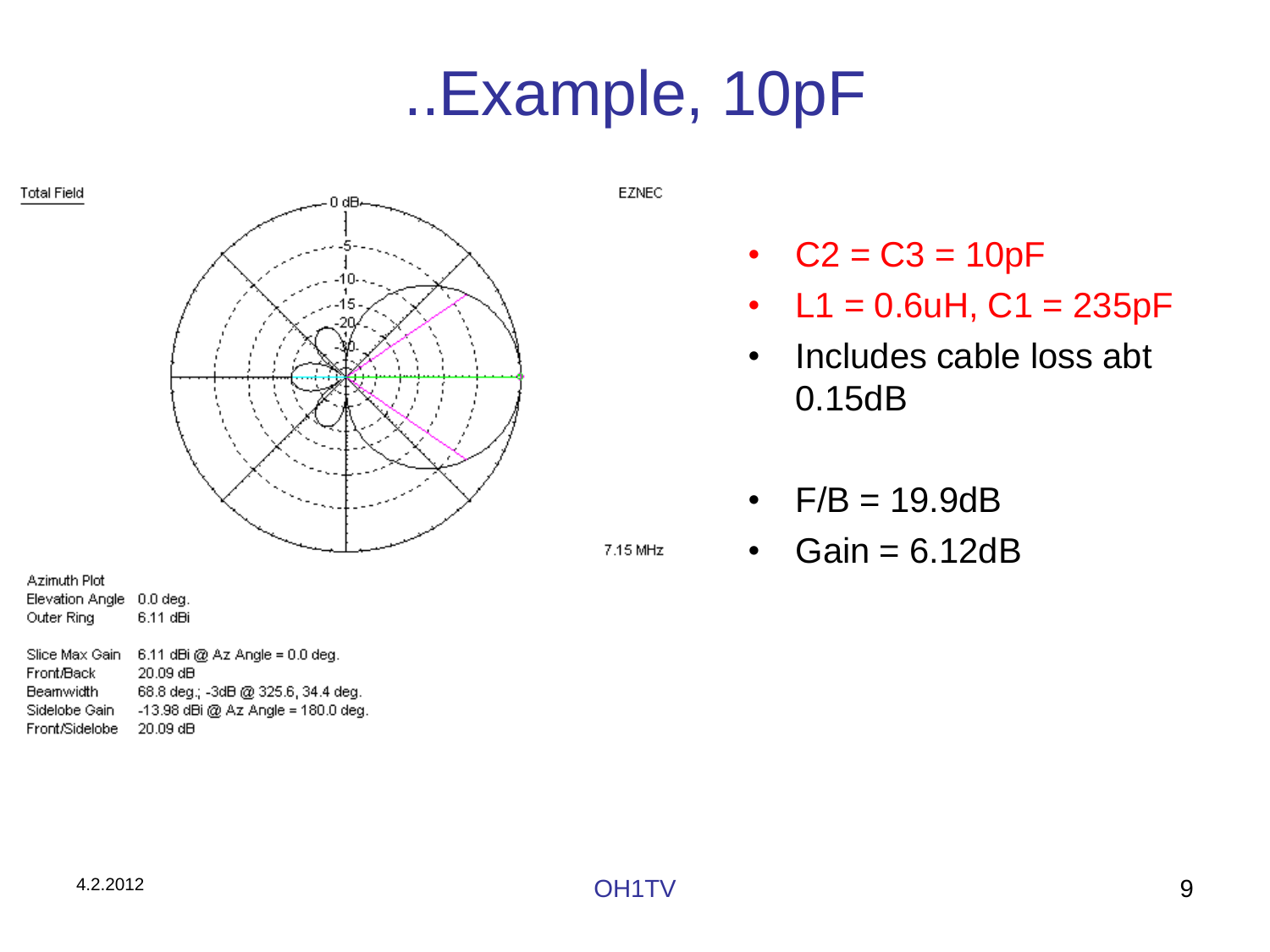## ..Example, 47pF



Sidelobe Gain  $-15.28$  dBi @ Az Angle = 118.0 deg.

Front/Sidelobe 21.3 dB

•  $C2 = C3 = 47pF$ 

- $L1 = 0.7$ uH,  $C1 = 235$ pF
- Includes cable loss abt 0.15dB
- $F/B = 21.8dB$
- Gain 6.02dB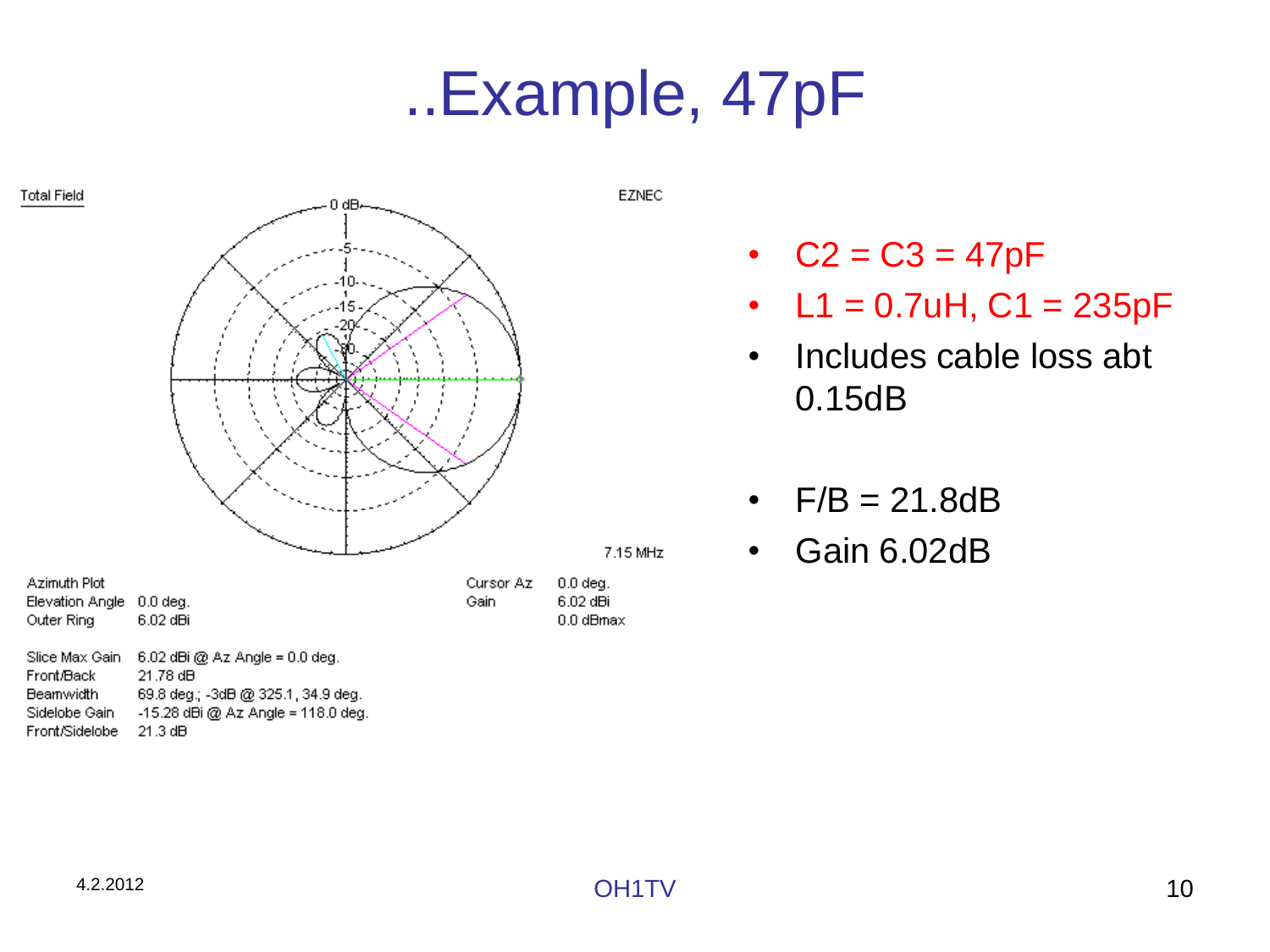## ..Example, 82pF



Front/Back **Beamwidth** 71.0 deg.; -3dB @ 324.5, 35.5 deg. Sidelobe Gain  $-16.72$  dBi @ Az Angle = 120.0 deg. Front/Sidelobe 22.65 dB

•  $C2 = C3 = 82pF$ 

- $L1 = 0.77$ uH,  $C1 = 235$ pF
- Includes cable loss abt 0.15dB
- $F/B = 23.3dB$
- Gain 5.93dB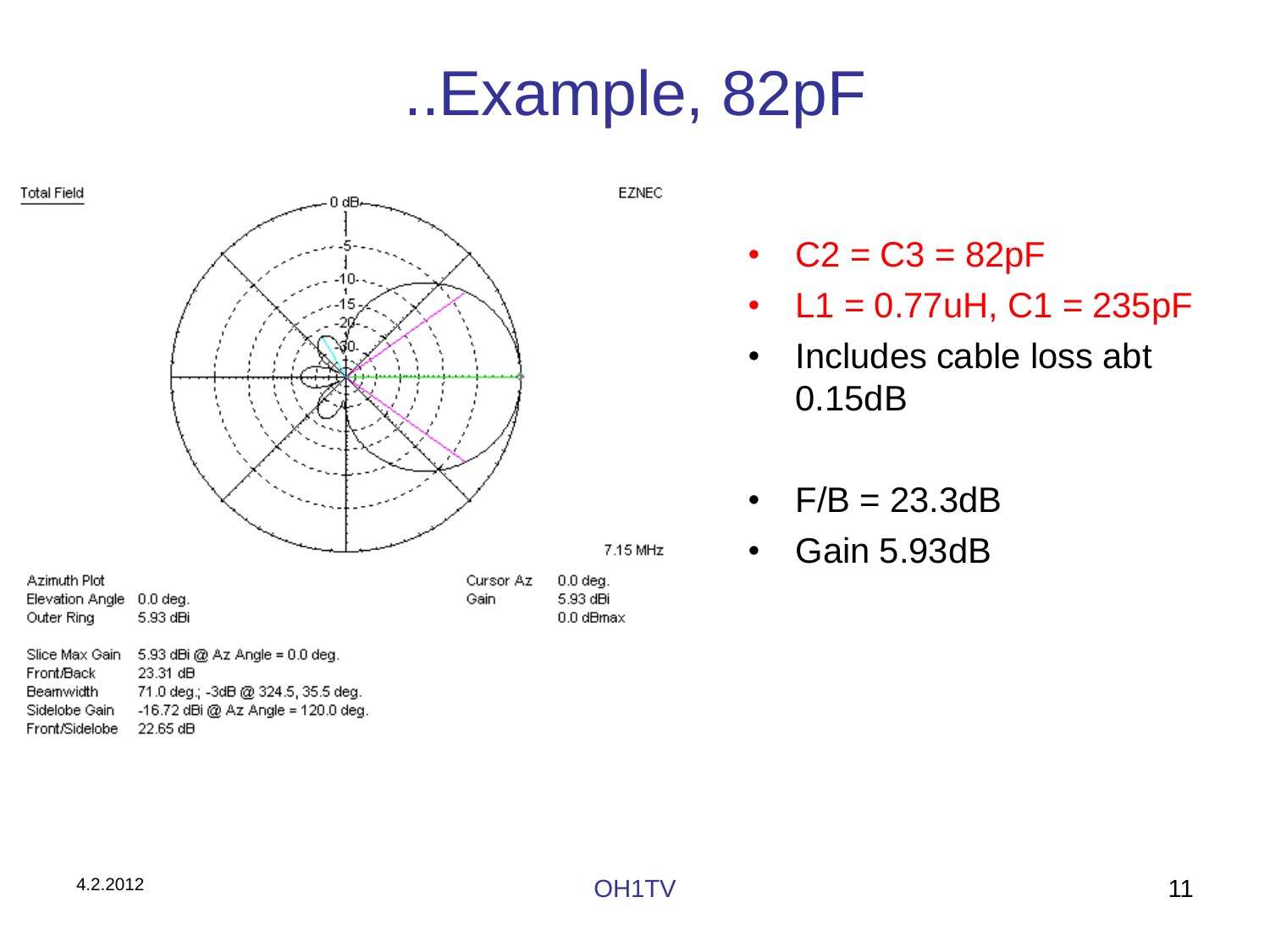# ..Example, 150pF



Front/Back Beamwidth 73.8 deg.; -3dB @ 323.1, 36.9 deg. Sidelobe Gain -20.34 dBi @ Az Angle = 125.0 deg.

Front/Sidelobe 26.06 dB

- $C2 = C3 = 150pF$
- $L1 = 0.9$ uH,  $C1 = 235$ pF
- Includes cable loss abt 0.15dB
- $F/B = 26.6dB$
- Gain 5.72dB
- >> Corresponds Moxon performance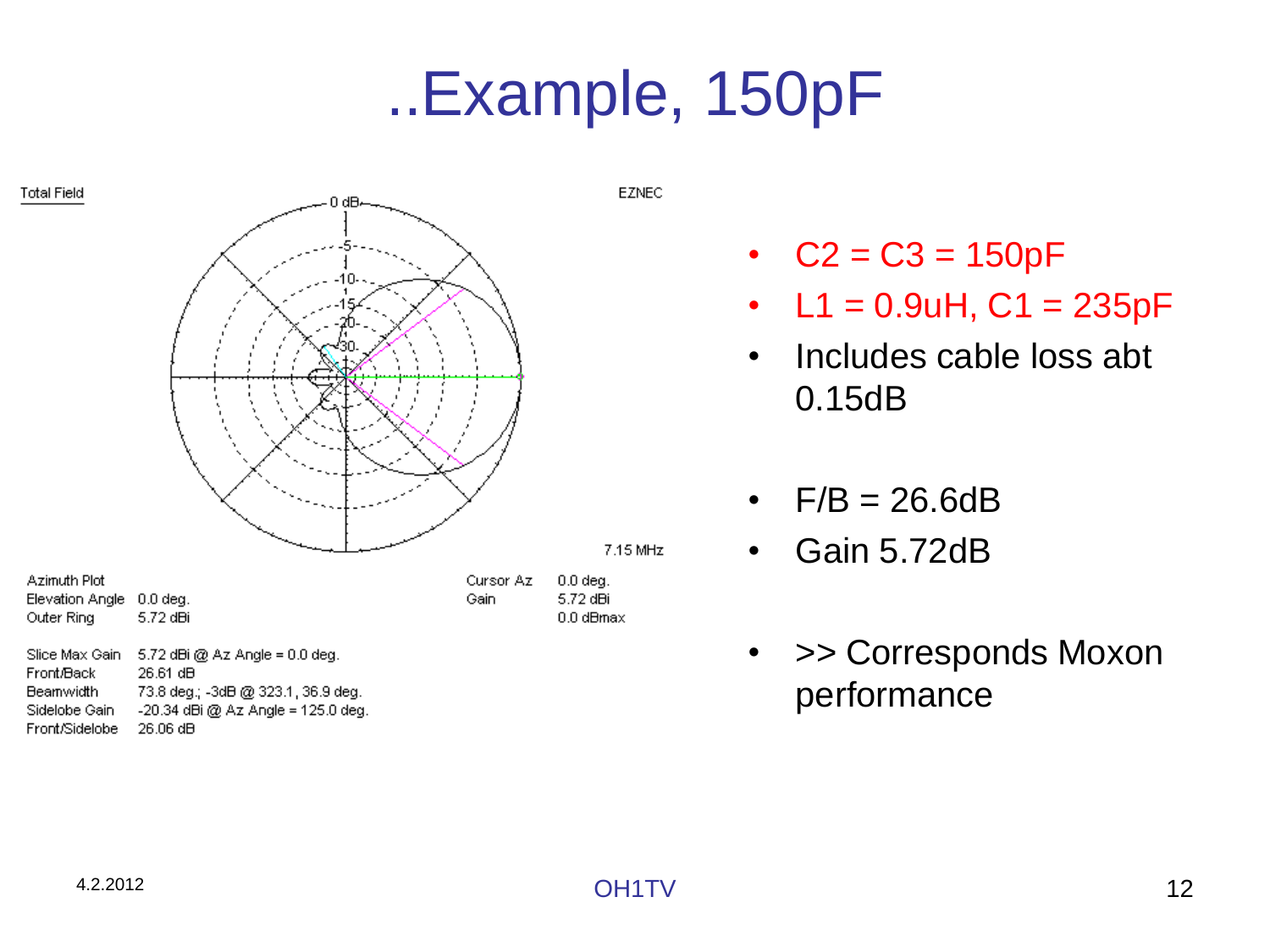# ..Example, 200pF



-24.4 dBi @ Az Angle = 180.0 deg.

**EZNEC** 

- $C2 = C3 = 200pF$
- $L1 = 0.95u$ ,  $C1 = 230pF$
- Includes cable loss abt 0.15dB
- $F/B = 29.9dB$
- Gain 5.5dB
- >> Corresponds Moxon performance

29.91 dB

Sidelobe Gain

Front/Sidelobe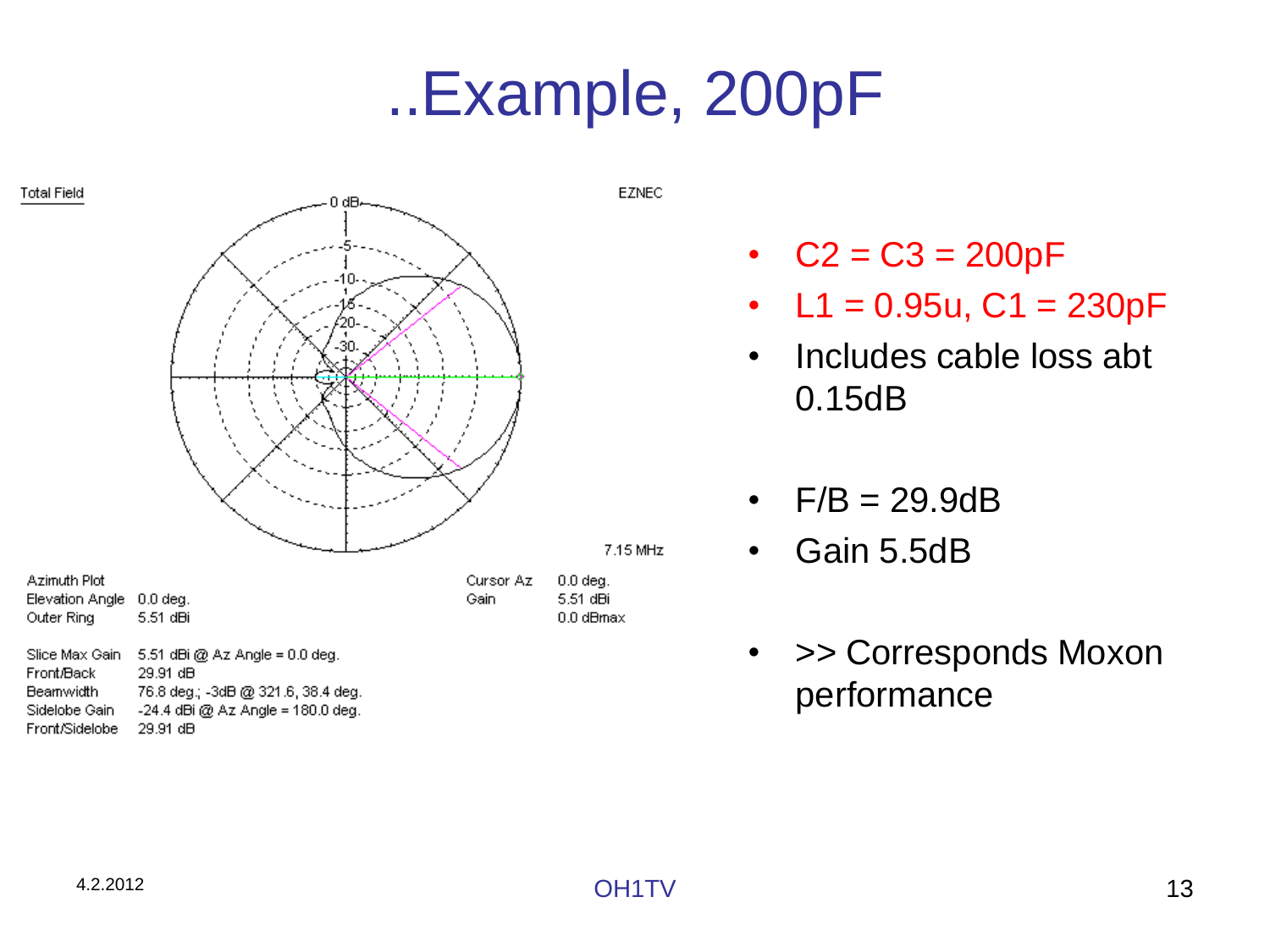# Bandwidth, 47pF



Beamwidth 69.8 deg.; -3dB @ 325.1, 34.9 deg. Sidelobe Gain  $-12.25$  dBi @ Az Angle = 180.0 deg. Front/Sidelobe 18.32 dB

**EZNEC** 

- Center frequency 7150kHz
- F/B better than 18dB @ 7000- 7200kHz
- Gain variation is small
- Band segments can be added if better performance needed, for example 7050 and 7150kHz center frequencies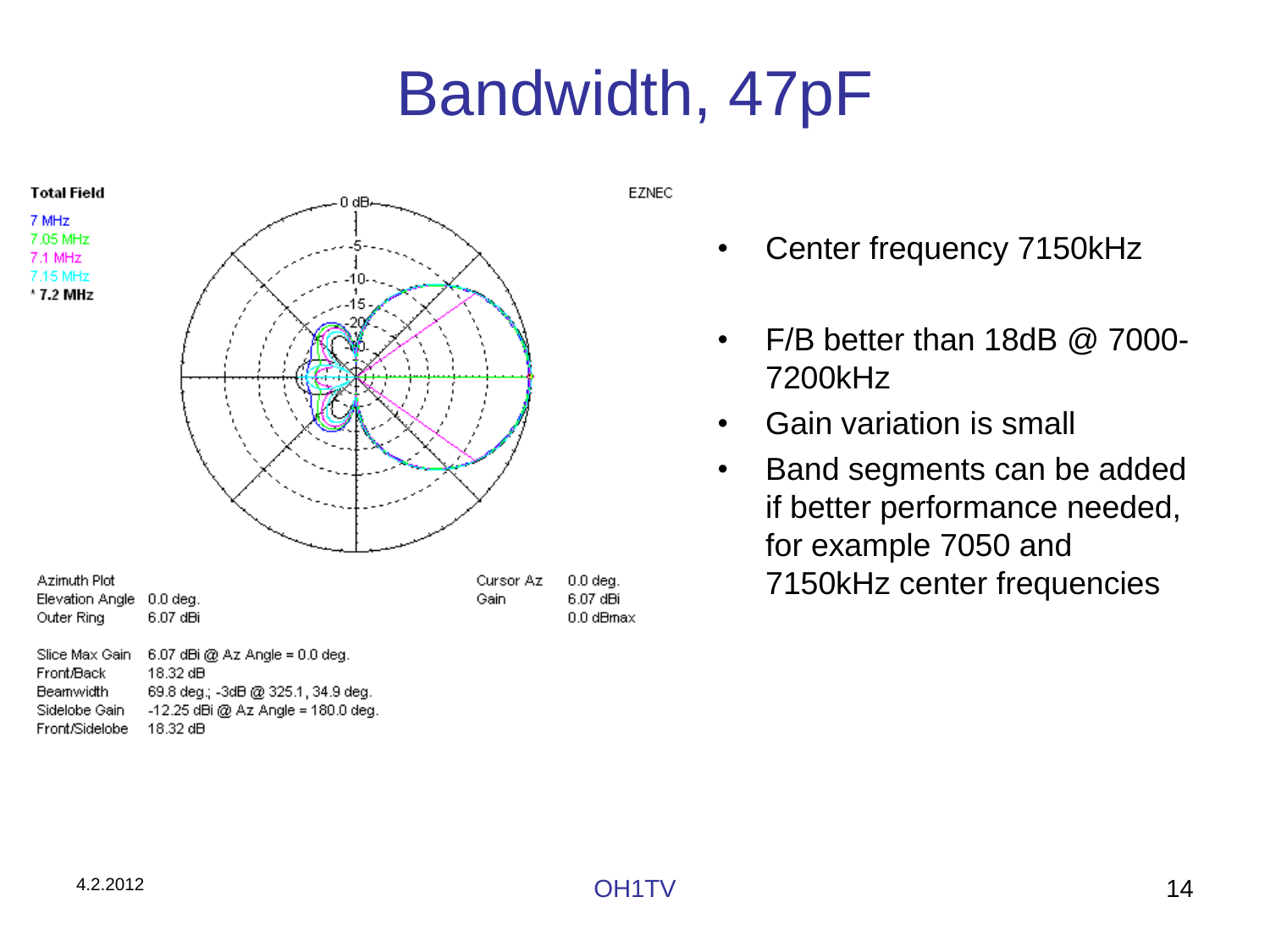# SWR bandwidth, 10pF loading



• Center frequency 7150kHz

Satisfactory SWR if center frequency is 7100kHz

• Band segments can be added if better performance needed, for example 7050 and 7150kHz center frequencies

Ret Loss

Refl Coeff 0.3408 at -171.88 deg.

9.4 dB

 $= -0.3374 - j 0.04816$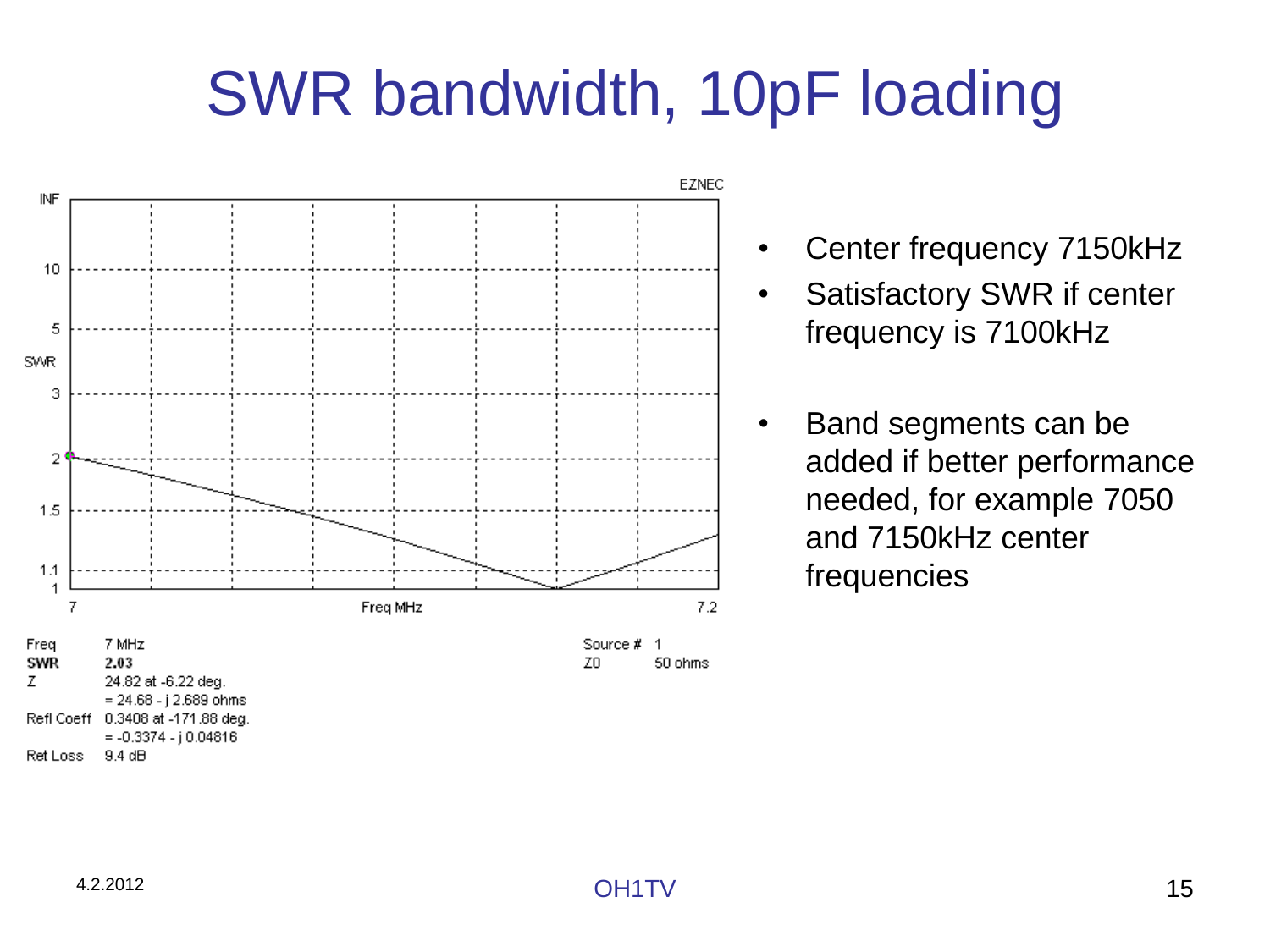# SWR bandwidth, 150pF loading



• Center frequency 7150kHz

- Satisfactory SWR if center frequency is 7100kHz
- SWR bandwidth I getting wider when F/B is improved by capacitive loading of the side elements

Refl Coeff 0.003413 at -129.63 deg.

49.3 dB

Ret Loss

 $= -0.002177 - j 0.002629$ 

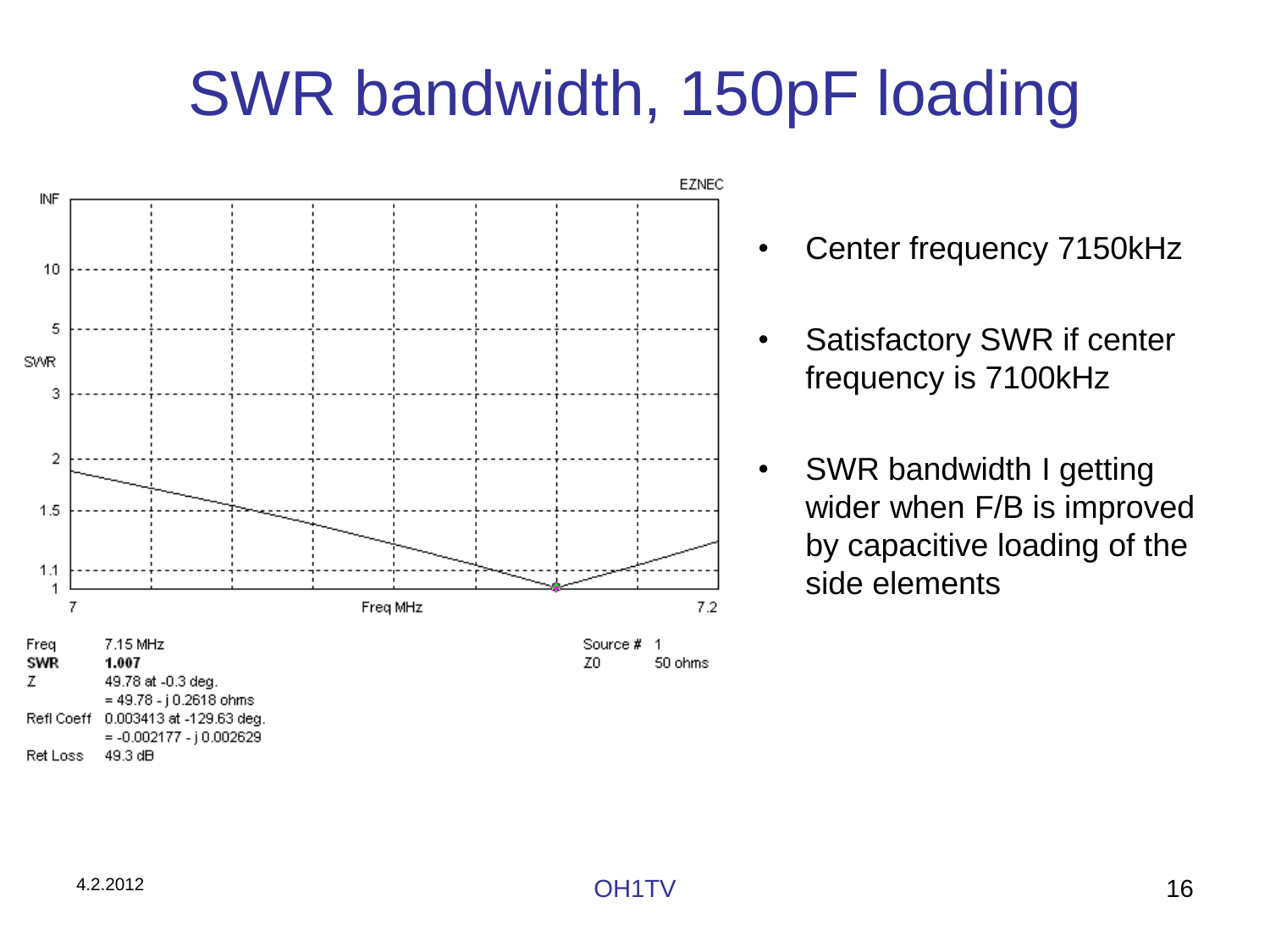# SWR bandwidth, 2uH loading



- Center frequency 7150kHz
- SWR bandwidth I getting more narrow when gain is added by inductive loading of the side elements
- Band segments can be added if better performance needed, for example 7050 and 7150kHz center frequencies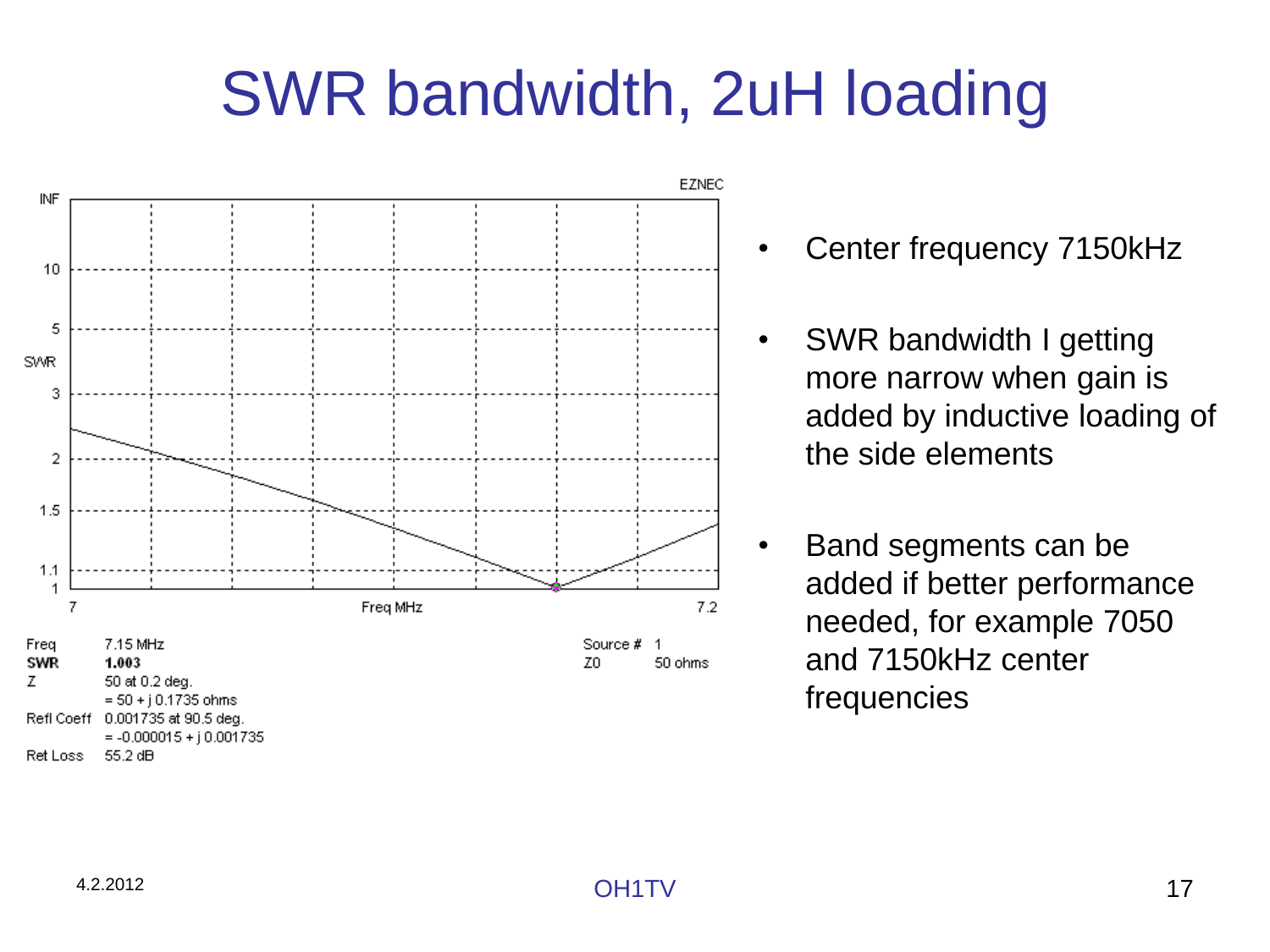## **Conclusions**

- It is feasible to build 2-element switchable array and achieve four directions with equal performance
- Performance is equal or better than with parasitic Yagi as current in reflector is increased with phased feed
	- equal current amplitudes in front and rear, better F/B
	- but losses in side-element cables lower antenna gain about 0.1dB
- It is possible to achieve radiation pattern like in Moxon antenna, more than 25dB F/B, if some 0.5 dB gain can be sacrificed
	- This feature can be used for receiving
- Currents in the side-elements can be controlled with reactive loading in the box
	- Inductive loading increases gain but reduces F/B and SWR bandwidth
	- Capacitive loading improves F/B and SWR bandwidth but lowers forward gain